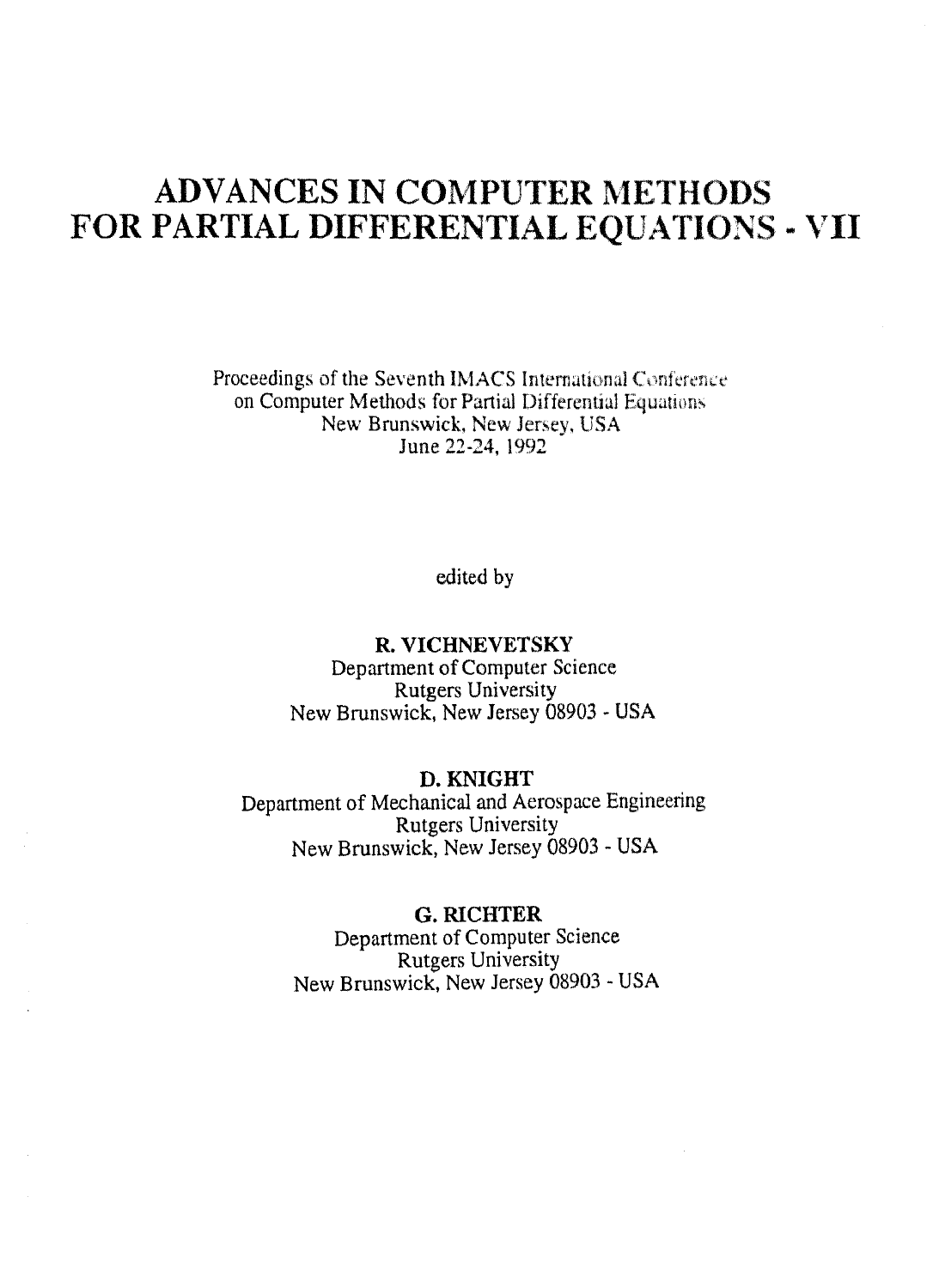## Table of Contents

| Numerical Methods for the Nonlinear Schrödinger Equation                                                |  |
|---------------------------------------------------------------------------------------------------------|--|
|                                                                                                         |  |
| On Finite Element Approximations of the Wide-Angle Parabolic Equation                                   |  |
|                                                                                                         |  |
| A Finite Element Method for a Minimum Energy Plate Model                                                |  |
|                                                                                                         |  |
| Parallel Asynchronous High-Order Schemes for the Heat Equation in a Bounded Domain                      |  |
|                                                                                                         |  |
| Quadratic Velocity/Linear Pressure Stokes Elements                                                      |  |
|                                                                                                         |  |
| Progress in Unstructured-Grid Methods Development for Unsteady Aerodynamic Applications                 |  |
|                                                                                                         |  |
| An Efficient, Semi-implicit Algorithm for the Calculation of Incompressible Flows about Airfoils        |  |
|                                                                                                         |  |
| Generating Spectral Methods for Partial Differential Equations                                          |  |
|                                                                                                         |  |
| Spatial and Temporal Error Control in the Adaptive Solution of Systems of Conservation Laws             |  |
|                                                                                                         |  |
| Parallel and Adaptive Methods for Hyperbolic Partial Differential Equations                             |  |
|                                                                                                         |  |
| Adaptive Multilevel Solution of Parabolic Equations in 3D                                               |  |
|                                                                                                         |  |
| Higher Order Exponential Splitting Methods for Nonlinear Schrödinger Equations                          |  |
|                                                                                                         |  |
| Connectivity Structures and Differencing Techniques for Staggered-Grid Free-Lagrange Hydrodynamics      |  |
|                                                                                                         |  |
| Repressurization Effects Present in a Variable Bubblepoint Problem Associated with                      |  |
| Multiphase Non-laminar Flow -                                                                           |  |
|                                                                                                         |  |
| Some effects of Artificial Diffusivity and Viscosity of Numerical Solutions of Two Phase Flow Problems  |  |
|                                                                                                         |  |
| Three Types of Incremental Unknowns and Nonlinear Galerkin Method in the Finite Difference Case         |  |
|                                                                                                         |  |
| -A Numerical Mountain Pass Method for Variational Problems                                              |  |
|                                                                                                         |  |
| The Parallelization of Some Level 2 and 3 BLAS Operations on Distributed Memory Machines                |  |
|                                                                                                         |  |
| Partitioning Heuristics for PDE Computations Based on Parallel Hardware and Geometry Characteristics    |  |
|                                                                                                         |  |
| Parallel Iterative Methods                                                                              |  |
|                                                                                                         |  |
| Parallel Computation of Partial Differential Equations on Distributed Memory Machines<br>$\sim 10^{-1}$ |  |
|                                                                                                         |  |
| Automatic Differentiation for PDEs - Unsaturated Flow Case Study                                        |  |
|                                                                                                         |  |

 $\frac{3}{2}$ 

Si alé J.

**Separate School**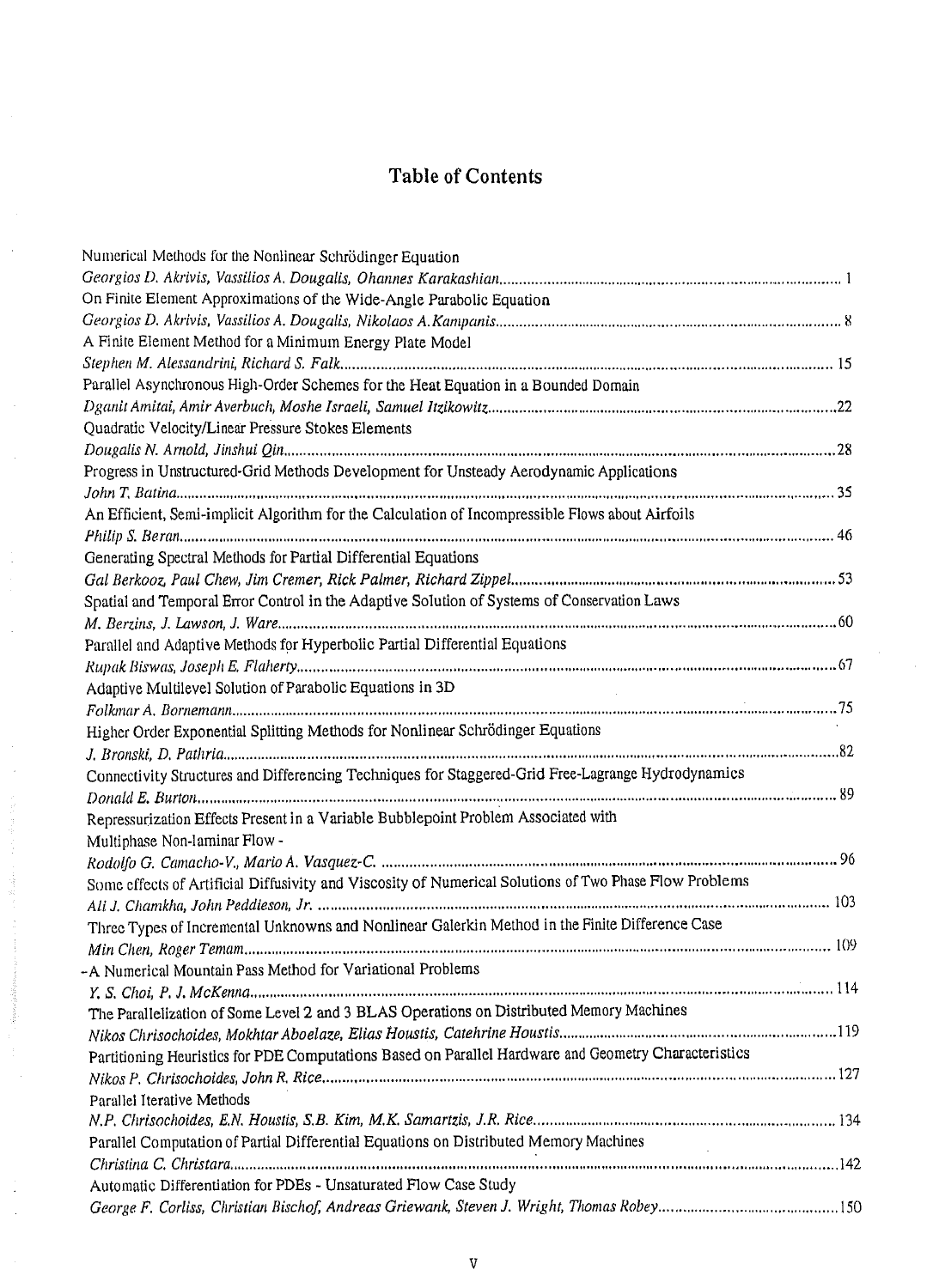| Quality Factors and Local Adaption (with applications in Eulerian hydrodynamics)                          |  |
|-----------------------------------------------------------------------------------------------------------|--|
|                                                                                                           |  |
|                                                                                                           |  |
| Performance of an unsymmetric-pattern multifrontal method for sparse LU factorization                     |  |
|                                                                                                           |  |
| The Application of Unstructured Mesh 3D Navier-Stokes Solvers to Complex Primary and                      |  |
|                                                                                                           |  |
| Numerical Simulations of the Derivative Nonlinear Schrödinger Equation                                    |  |
|                                                                                                           |  |
| On the Use of Numerical Conformal Mapping Methods in Solving Boundary Value Problems for                  |  |
|                                                                                                           |  |
| A Method of Lines Solution of the Transient Behavior of the Helium Cooled Power Leads for the SSC         |  |
|                                                                                                           |  |
| Parallel, High-Order Finite Element Methods for Conservation Laws                                         |  |
|                                                                                                           |  |
| Analysis of D-matrices with Applications to Nonlinear Computational Models                                |  |
|                                                                                                           |  |
| Experiences with Line Ordered-Nested Block Preconditionings for Nonsymmetric Systems on the CM2.          |  |
|                                                                                                           |  |
| Designing Periodic Structures with Specified Low-frequency Scattered Far-field data                       |  |
|                                                                                                           |  |
| Effective Elastic Moduli Via the Multiquadric Method                                                      |  |
|                                                                                                           |  |
| Comments on Mixed Finite Element Methods for Problems with Rough Coefficients                             |  |
|                                                                                                           |  |
| A Finite Element Method for the Approximation of the Incompressible, Linearized Euler Equations           |  |
|                                                                                                           |  |
| Wave Field Splitting, Invariant Imbedding, and Phase Space Methods in Inverse Scattering                  |  |
|                                                                                                           |  |
| A Transpose-free Quasi-minimal Residual Squared Algorithm for Non-Hermitian Linear Systems                |  |
|                                                                                                           |  |
| A Gustafsson-like Modification Suited to Time Dependent Problems                                          |  |
|                                                                                                           |  |
| Eulerian-Lagrangian Approach to the Modeling of Shocks in Petroleum Reservoirs                            |  |
|                                                                                                           |  |
| A New Algorithm for the Symbolic Computation of the Analyses of Local Approximation of                    |  |
|                                                                                                           |  |
| Scattering of Acoustic Waves by an Ellipse in a Shallow Ocean                                             |  |
|                                                                                                           |  |
| Generalized Propagation Techniques: Application to Integrated Optics                                      |  |
|                                                                                                           |  |
| Spectral Distribution and Iterative Convergence Estimates for Preconditioned Elliptic Operators           |  |
|                                                                                                           |  |
| Chances and Limits for the Application of the FEM-Solver VECFEM to General Partial Differential Equations |  |
|                                                                                                           |  |
| Gravitational, Biharmonic Potential and Associated Numerical Methods                                      |  |
|                                                                                                           |  |
| New Directions in Photonics Simulation: Lanczos Recursion and Finite-Difference Time-Domain               |  |
|                                                                                                           |  |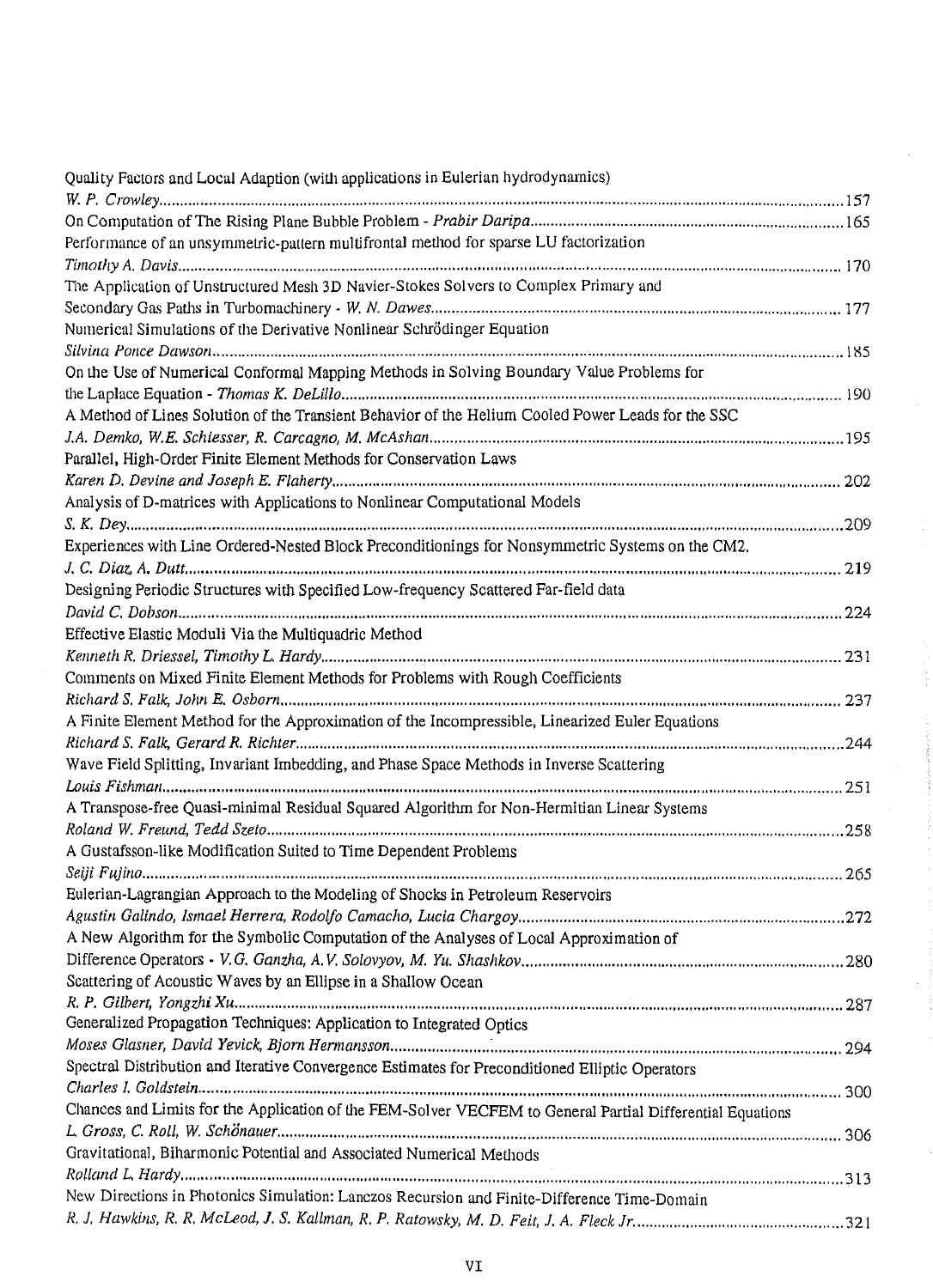| Symbolic Software for the Study of Nonlinear Partial Differential Equations                             |  |
|---------------------------------------------------------------------------------------------------------|--|
|                                                                                                         |  |
| ELLAM Procedures for Advection Dominated Transport                                                      |  |
|                                                                                                         |  |
| Localized Adjoint Method: An Overview                                                                   |  |
|                                                                                                         |  |
| FIDIL: A Language for Scientific Computation                                                            |  |
|                                                                                                         |  |
| Unstructured, Adaptive, Finite Volume Solution Methods for Fluid Dynamics                               |  |
|                                                                                                         |  |
| The Architecture of PDE Solving Systems                                                                 |  |
|                                                                                                         |  |
| Pseudospectral Methods for the Benjamin-Ono Equation                                                    |  |
|                                                                                                         |  |
| A New Method of Spatial Error Control for the Finite Element Method on Convection                       |  |
|                                                                                                         |  |
| Analytical Approximate Solutions and Error Bounds for Coupled Systems of Second Order                   |  |
|                                                                                                         |  |
| Mass and Energy Transport Boundary Conditions for a Spherical MOL Simulation                            |  |
|                                                                                                         |  |
| Visualizing Navier-Stokes Solutions using the Connection Machine                                        |  |
|                                                                                                         |  |
| Experiments with an Ordinary Differential Equation Solver in the Parallel Solution of                   |  |
| Method of Lines Problems on a Shared Memory Parallel Computer, Part II                                  |  |
|                                                                                                         |  |
| A Parallel Splitting Method for Second Order Multidimensional Hyperbolic Partial Differential Equations |  |
|                                                                                                         |  |
| Numerical Analysis of Long Distance Optical Transmissions Systems with Optical Amplifiers:              |  |
| Application to Experiments - R. M. Kimball, A.L. Simons, D.L. Wilson, N.S. Bergano,                     |  |
|                                                                                                         |  |
| ITPACK Software and Parallelization                                                                     |  |
|                                                                                                         |  |
| Interactive Software Tools for Fast Development of Adaptive Grid Solvers                                |  |
|                                                                                                         |  |
| An Implementation of a Parallel MOL Solver on the Intel Gamma Parallel Computer                         |  |
|                                                                                                         |  |
| A Finite Difference Domain Decomposition for the Heat Equation in Cylindrical Coordinates               |  |
|                                                                                                         |  |
| Explicit Preconditioned Iterative Methods for Solving Parabolic Partial Differential Equations in       |  |
|                                                                                                         |  |
| Finite Element Solutions of Linearized, Steady State, Viscous, Compressible Flows                       |  |
|                                                                                                         |  |
| Error Estimators for Finite Element Solutions of Linear and Nonlinear Partial Differential Equations    |  |
|                                                                                                         |  |
| Algorithm Requirements for Gas Dynamics on Parallel Computers                                           |  |
|                                                                                                         |  |
| Decomposition by Structured/Unstructured Composite Grids for Efficient Integration in                   |  |
|                                                                                                         |  |
|                                                                                                         |  |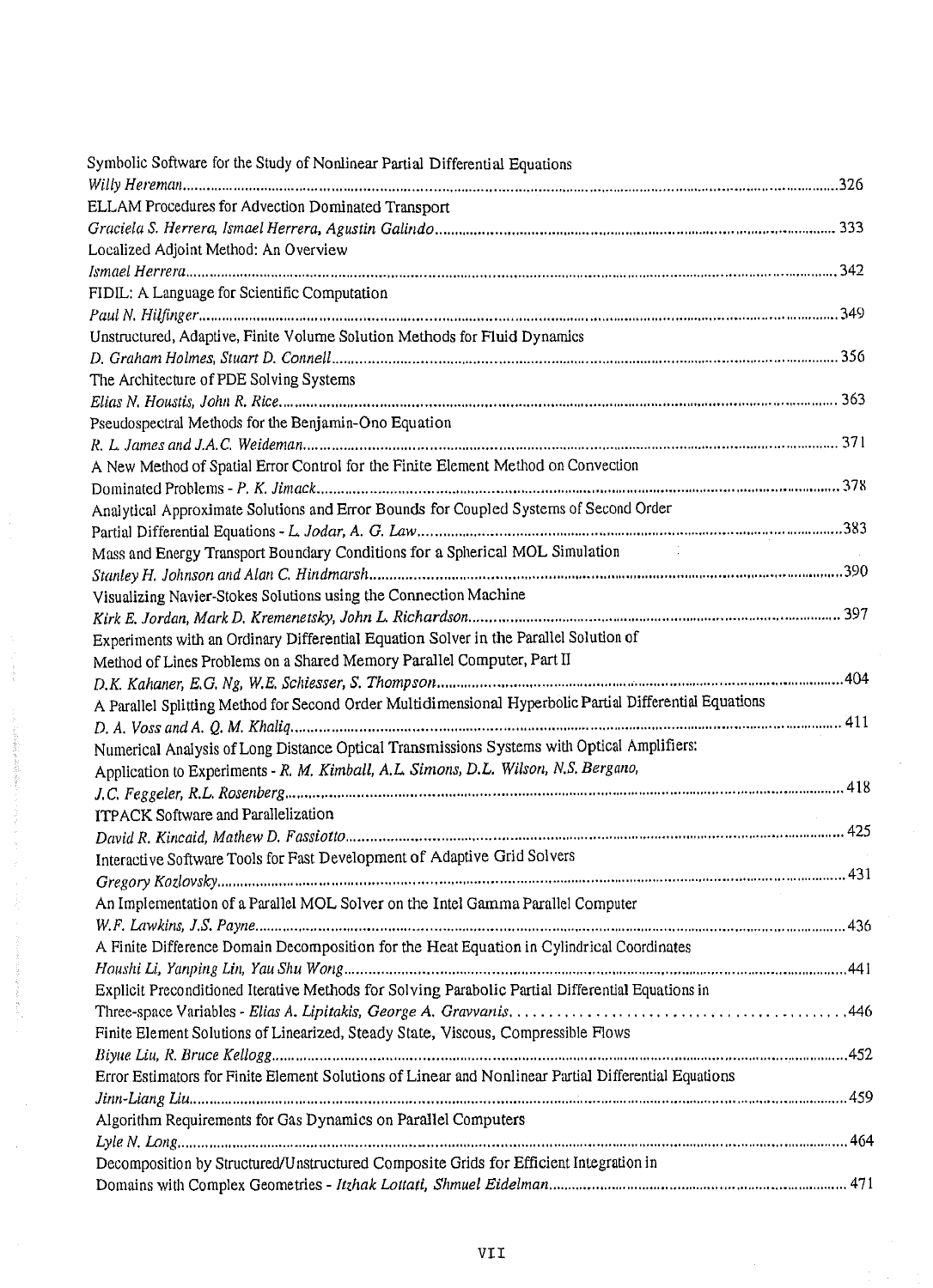| Radial Basis Functions in the Numerical Solution of Fredholm Integral and Integro-differential Equations |  |
|----------------------------------------------------------------------------------------------------------|--|
|                                                                                                          |  |
| Method of Characteristics Applied to Two- and Three-dimensional Thermal Convection on the                |  |
|                                                                                                          |  |
| Grid Block Interface Conditions for First Order Partial Differential Equations                           |  |
|                                                                                                          |  |
| A Parallel Global Time-space Finite Element Method for Time-dependent Convection Diffusion Problems      |  |
|                                                                                                          |  |
| Parallel Computations for Blowup in a Generalized Korteweg-de Vries-Burgers Equation                     |  |
|                                                                                                          |  |
| Simulations of solitons in birefringent optical fibers                                                   |  |
|                                                                                                          |  |
| The Computation of Helmholtz Equation Eigenvalues using a Parallel Shooting Method                       |  |
|                                                                                                          |  |
| A Parallel Spectral Approach for Systems of Schrödinger Equations                                        |  |
|                                                                                                          |  |
| Algorithm-Based Fault Tolerance on the Connection Machine                                                |  |
|                                                                                                          |  |
| An hp-Adaptive Method in Space and Time for Parabolic Equations                                          |  |
|                                                                                                          |  |
| The Method of the Laplace Transform Multiquadrics (LTMQ) for the Solution of the                         |  |
|                                                                                                          |  |
| A PDE Sparse Solver Benchmark for Massively Parallel Distributed Memory Multiprocessors                  |  |
|                                                                                                          |  |
| Selection of a Radial Basis Function for Data Interpolation                                              |  |
|                                                                                                          |  |
| Estimates on Condition Numbers for Interpolation Matrices Associated with Certain Order                  |  |
|                                                                                                          |  |
| Hybrid Rational Function Approximation and its Use in the Hybrid Integration                             |  |
|                                                                                                          |  |
| A Grid-free Method for the Equations of Compressible Fluid Motion                                        |  |
|                                                                                                          |  |
|                                                                                                          |  |
| Index Mappings for Interactive Editing of Symbolic Matrices                                              |  |
|                                                                                                          |  |
| Impedance Bottom Boundary Conditions for the Parabolic-type Approximations in Underwater Acoustics       |  |
| Method of Lines Solution of a Two-dimensional Tubular Reactor Model with Heat Effects                    |  |
|                                                                                                          |  |
| RHALE: A MMALE Shock Physics Code for Arbitrary Meshes                                                   |  |
|                                                                                                          |  |
|                                                                                                          |  |
| Chaotic Effects in Multipath Environments                                                                |  |
|                                                                                                          |  |
| Bottom Roughness and Acoustic Propagation Modeling<br>na a                                               |  |
|                                                                                                          |  |
| Strategies for Parallelizing PDE Software                                                                |  |
|                                                                                                          |  |
| Parallel Sparse Cholesky Factorization Algorithms for Shared-memory Multiprocessor Systems               |  |
|                                                                                                          |  |

 $\mathcal{L}$ 

 $\sim$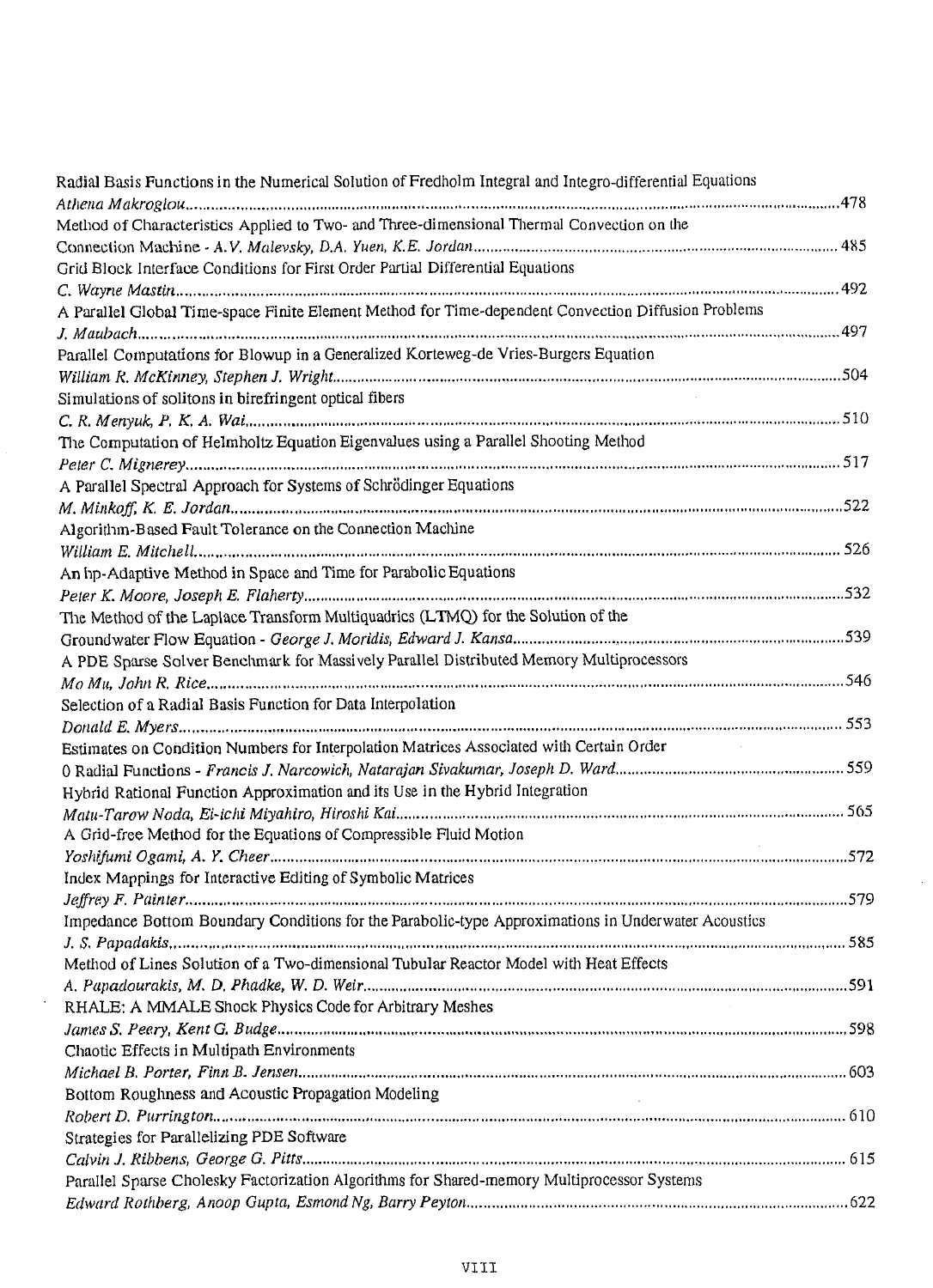| Slope Estimates for Surfaces of Fluid Speeds from A Meander                                                     |  |
|-----------------------------------------------------------------------------------------------------------------|--|
|                                                                                                                 |  |
| MOL Calculations of the Solitons of the Cubic Schrödinger Equation                                              |  |
|                                                                                                                 |  |
| CADSOL-A Fully Vectorized Black-box Solver for 2-D and 3-D Partial Differential Equations                       |  |
|                                                                                                                 |  |
| Algorithms for Implementing the Vortex Method on the Connection Machine                                         |  |
|                                                                                                                 |  |
| Transient Reactor Analysis Using an ODE Code with an Iterative Linear Solver                                    |  |
|                                                                                                                 |  |
| On Pressure Stabilization Method and Projection Method for Unsteady Navier-Stokes Equations                     |  |
|                                                                                                                 |  |
| Reliability of Numerical Solutions of a Diffusion Equation Modeling RF Noise-induced Dilution in Particle Beams |  |
|                                                                                                                 |  |
| On the Smeared Solutions of the First Order Methods                                                             |  |
|                                                                                                                 |  |
| The Flame Dictionary Method and Flame Quenching                                                                 |  |
|                                                                                                                 |  |
| Structured Grid Generation in Computational Fluid Dynamics                                                      |  |
|                                                                                                                 |  |
|                                                                                                                 |  |
| Performance Comparison of Three Scalable Architectures for Iterative Two-dimensional Computations               |  |
|                                                                                                                 |  |
| Analysis of a Hybrid Marching Technique for the Solution of an Elliptic Model in Underwater Acoustics           |  |
|                                                                                                                 |  |
| A Semi-Analytic Solution Technique for Conservation Equations                                                   |  |
|                                                                                                                 |  |
| Vector Spline and Radial Basis Function Methods in Visual Motion Analysis                                       |  |
|                                                                                                                 |  |
| A Partial-difference Equation for the Complex Modified Korteweg-De Vries Equation<br>$\mathbb{R}^2$             |  |
|                                                                                                                 |  |
| Using Empirical Orthogonal Functions in Ocean Acoustic Tomography to Improve the Sound                          |  |
|                                                                                                                 |  |
| Use of Non-reflective Boundary Conditions in the A Posteriori PE Method                                         |  |
|                                                                                                                 |  |
| Adaptation and Optimization of Triangular Meshes for Inviscid and Viscous Flow Computations                     |  |
|                                                                                                                 |  |
| Local Uniform Grid Refinement and Systems of Coupled Partial Differential Equations                             |  |
|                                                                                                                 |  |
| Methods of Lines and Local Uniform Grid Refinement                                                              |  |
|                                                                                                                 |  |
| Singular Scattering in Discontinuously Stretching Grids for the Wave Equation                                   |  |
|                                                                                                                 |  |
| Two-variable ADI Iteration with Complex Spectra                                                                 |  |
|                                                                                                                 |  |
| Multigrid/Multiblock Method for Transonic Potential Flow Around Wing/Body/Nacelle Configurations                |  |
|                                                                                                                 |  |
| A Full Conservation Finite Volume TVD Algorithm for Initial-boundary Value Problems with                        |  |
|                                                                                                                 |  |

 $\frac{1}{2}$